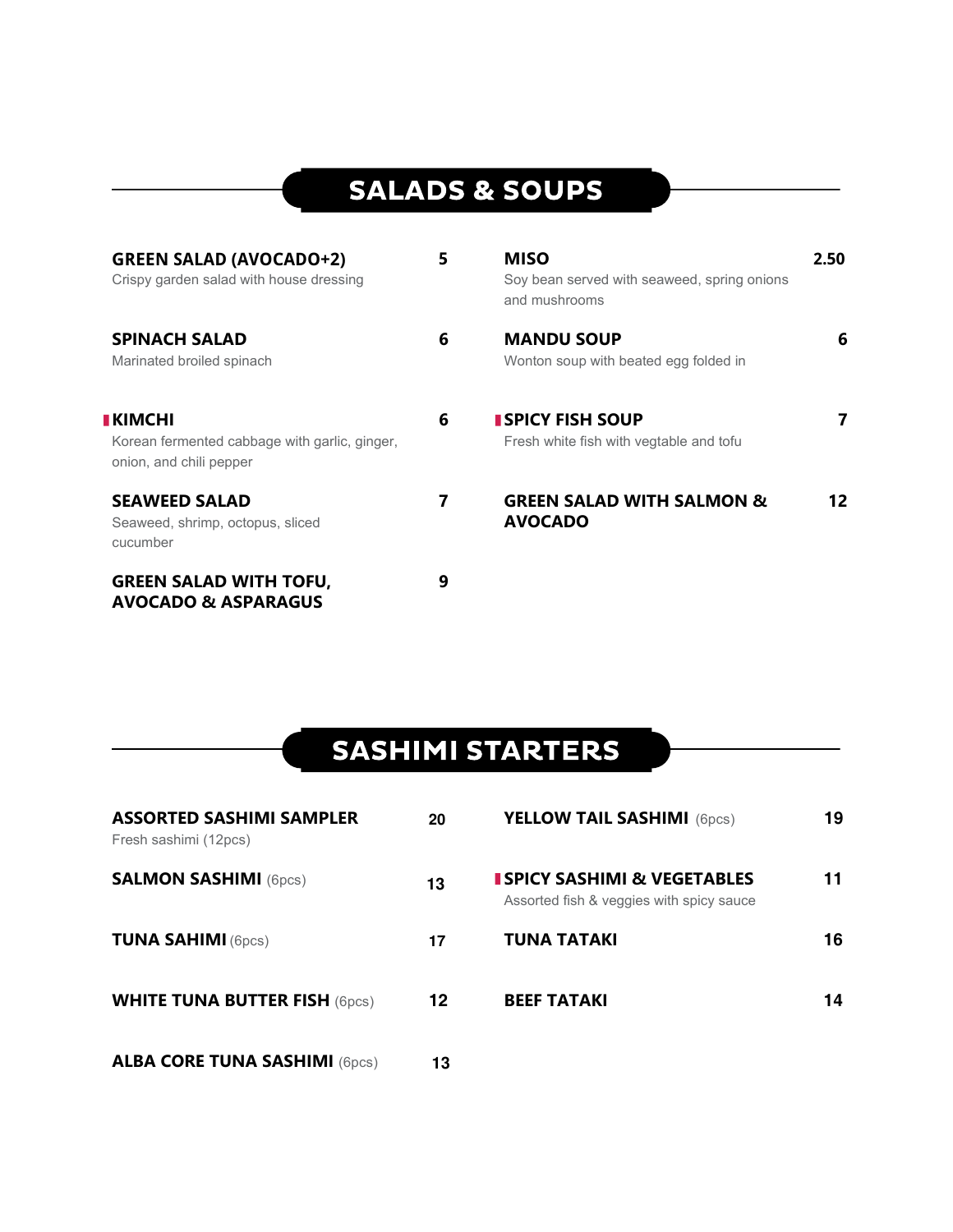### **STARTERS**

| <b>EDAMAME</b>                                                            | 6  |
|---------------------------------------------------------------------------|----|
| <b>SPRING ROLL</b><br>Vegetarian spring roll (5pcs)                       | 6  |
| <b>GYOZA</b><br>Deep fried beef wontons (5pcs)                            | 7  |
| <b>AGE TOFU</b><br>Deep fried tofu with bonito & tempura sauce            | 7  |
| <b>I SPICY AGE TOFU</b><br>Deep fried tofu with house special spicy sauce | 10 |
| <b>FIRE CHICKEN KARAAGE</b>                                               | 12 |
| <b>VEGETABLE TEMPURA</b>                                                  | 9  |
| <b>SHRIMP TEMPURA</b><br>Shrimp (5pcs)                                    | 13 |
| <b>SHRIMP &amp; VEGE TEMPURA</b><br>Shrimp (2pcs) with mix vegetables     | 12 |
| <b>BBQ. SHORT RIB</b><br>House marinated BBQ.                             | 21 |
| <b>SOFT SHELL CRAB (SEASONAL)</b><br>Deep fried soft shell crab           | 17 |
| <b>AVOCADO CEVICHE</b>                                                    | 13 |

| 6              | <b>SUSHI PIZZA</b>                          | 10 |
|----------------|---------------------------------------------|----|
|                | Deep fried sushi rice topped with salmon,   |    |
|                | tobiko and green onion                      |    |
| 6              |                                             |    |
|                | <b>SPICY CALAMARI</b>                       | 10 |
| $\overline{7}$ |                                             |    |
|                | <b>TACOYAKI</b> (5pcs)                      | 6  |
|                |                                             |    |
| 7              |                                             |    |
|                | <b>I TACO WASABI</b>                        | 7  |
|                |                                             |    |
| 10             |                                             |    |
|                | <b>GRILLED WHITE TUNA</b>                   | 13 |
| $\overline{2}$ |                                             |    |
|                | <b>GRILLED BLACK COD</b>                    | 17 |
|                |                                             |    |
| 9              |                                             |    |
|                | <b>GRILLED YELLOW TAIL CHEEK</b>            | 17 |
| 3              |                                             |    |
|                | <b>ABURI SABA</b>                           | 10 |
|                | Lightly seared mackerel with ground ginger, |    |
| $\overline{2}$ | green onions                                |    |
|                |                                             |    |
| 21             | <b>ABURI SUSHI</b>                          | 12 |
|                | (6pcs)                                      |    |
|                |                                             |    |

Serving with shrimp chips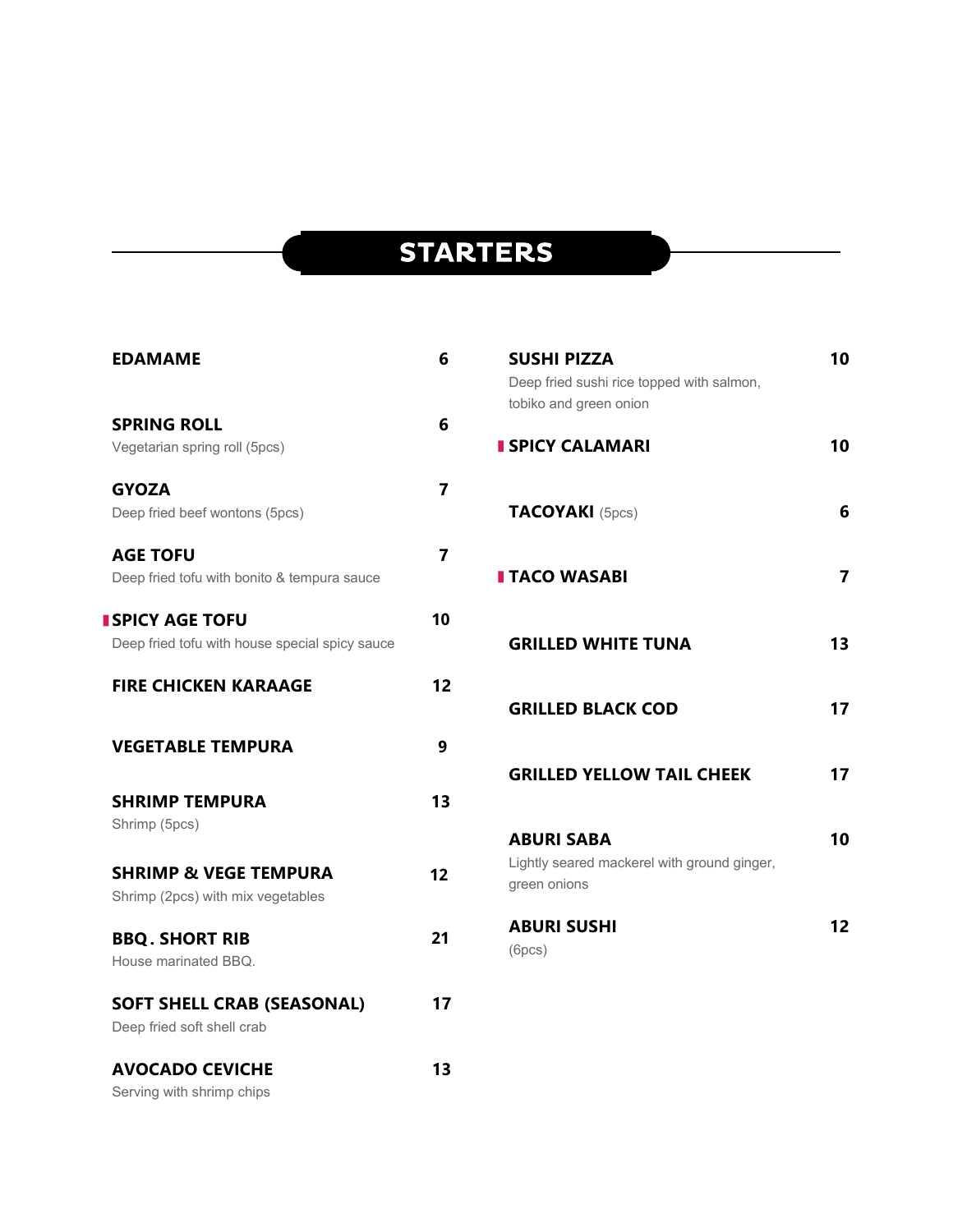## **NIGIRI A LA CARTE**

|                                       | SUSHI 1PCS | <b>SASHIMI 3PCS</b>           |
|---------------------------------------|------------|-------------------------------|
| <b>SAKE</b> Salmon                    | З.         | 7                             |
| <b>MAGURO</b> Big eye tuna            | 4          | 10                            |
| <b>BLUE FIN TUNA</b> Chu toro         | 6          | 13                            |
| <b>O TORO</b> Blue fin tuna belly     |            | seasonal price seasonal price |
| <b>TORO NEGI</b>                      | 4          |                               |
| <b>HAMACHI</b> Yellow tail            | 4.5        | 11                            |
| <b>HIRAME</b> Fluke                   | 4          | 10                            |
| <b>SUZUKI</b> Seabass                 | 3.5        | 9                             |
| <b>AJI</b> Japanes horse mackerel     |            | seasonal price seasonal price |
| <b>HOTATE</b> Japanese scallop        | 4.5        | 11                            |
| <b>AMA EBI</b> Sweet shrimp           | 3.5        | 8                             |
| <b>BOTAN EBI</b> Plumper sweet shrimp | 4.5        | 10                            |
| <b>MA DAI</b> Red seabream            | 5          | 12                            |
| <b>MIRUGAI</b> Giant clam             |            | seasonal price seasonal price |
| TOBIGO Flying roe fish                | 3.5        | 9                             |
| <b>TOBIGO + QUAIL EGG</b>             | 4          |                               |
| <b>IKURA</b> Salmon roe               | 4.5        | 9                             |
| <b>UNI</b> Sea urchin                 |            | seasonal price seasonal price |
| <b>ALBA CORE TUNA</b> BC tuna         | 3.5        | 8                             |
| <b>WHITE TUNA</b> Butter fish         | 3.5        | 8                             |
| <b>EBI</b> Cooked shrimp              | 3.5        | 8                             |
| <b>UNAGI</b> Fresh water eel          | 4          | 10                            |
| <b>HOKIGAI</b> Clam                   | 3          | 7                             |
| TACO Octopus                          | 3          | 7                             |
| <b>IKA</b> Squid                      | 3.5        | 8                             |
| <b>SABA</b> Pickled mackerel          | 3.5        | 8                             |
| TAMAGO Rolled egg                     | 2          | 5                             |
| <b>INARI</b> Tofu pocket              | $(2PCS)$ 5 |                               |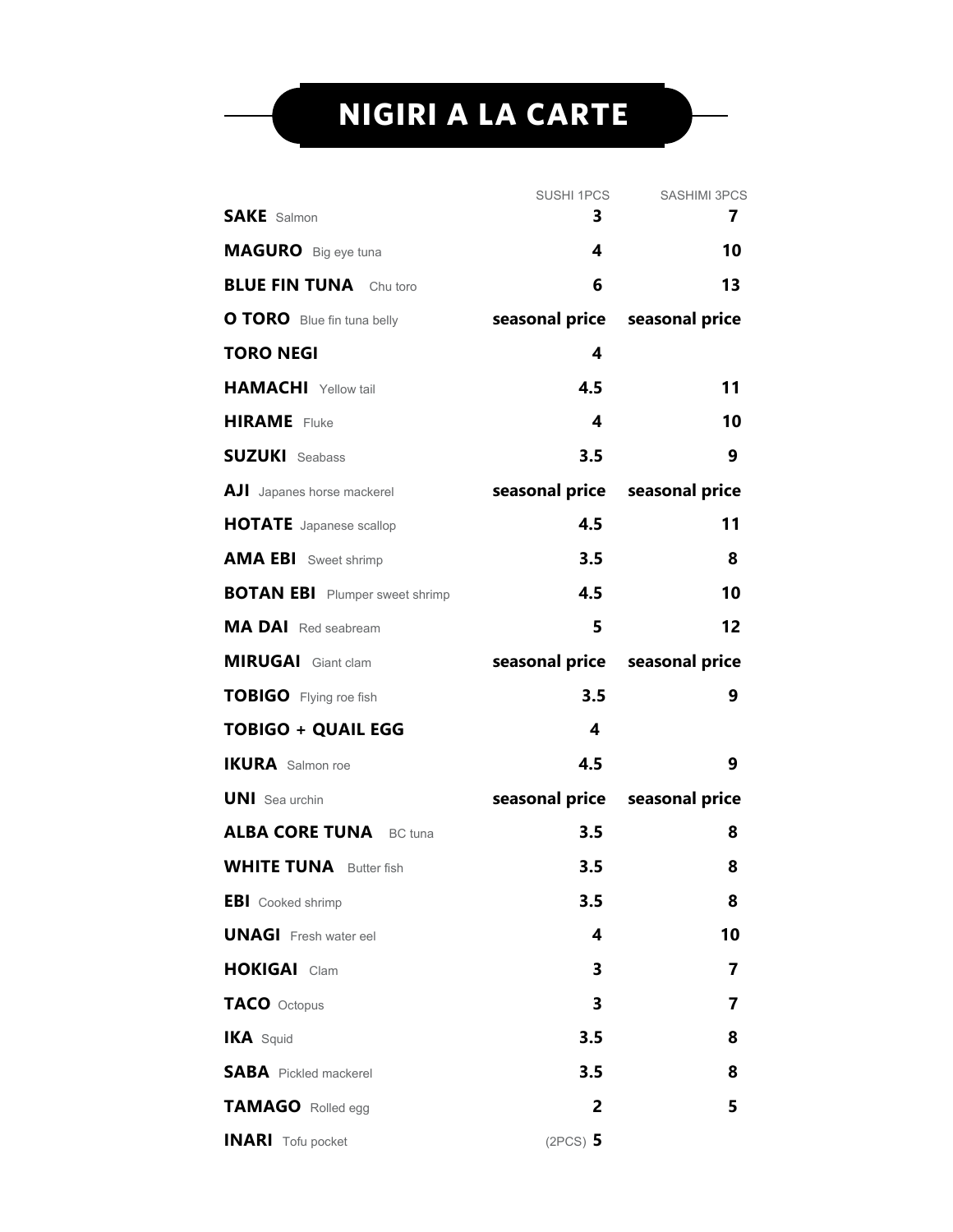|                                                     | M A K I |  |  |
|-----------------------------------------------------|---------|--|--|
| SOY PAPER +1<br><b>BROWN RICE +1</b>                | A LA    |  |  |
| ADD AVOCADO +1<br>8PCS (AVOCADO, CUCUMBER) INCLUDED | CARTE   |  |  |

| <b>CALIFORNIA MAKI</b><br>Avocado, crab meat, flying fish roe,<br>cucumber          | 7<br>6pcs               | <b>SHRIMP TEMPURA MAKI</b>                                                         | 6pcs / 8pcs<br>7.5/11 |
|-------------------------------------------------------------------------------------|-------------------------|------------------------------------------------------------------------------------|-----------------------|
| <b>I SPICY CALIFORNIA MAKI</b>                                                      | 8pcs 10                 | <b>I SPICY SALMON MAKI</b>                                                         | 8/11                  |
| <b>TEKKA MAKI</b><br>Tuna                                                           | 8<br>6pcs               | <b>I SPICY TUNA MAKI</b>                                                           | 9/12                  |
| <b>SAKE MAKI</b><br>Salmon                                                          | 7.5<br>6pcs             | <b>UNAGI MAKI</b>                                                                  | 9<br>6pcs             |
| <b>HAMACHI NEGI MAKI</b><br>Yellow tail, green onion                                | 6pcs 10                 | <b>SOFT SHELL CRAB MAKI</b>                                                        | 6pcs 11               |
| <b>TORO NEGI MAKI</b><br>Bluefin tuna belly, green oninon                           | 6pcs 16                 | <b>SNOW CRAB MAKI</b><br>Real snow crab meat, flying fish roe,                     | 6pcs 11               |
| <b>RAINBOW MAKI</b><br>Salmon, tuna, white fish topped on<br>california             | 10/13                   | japanese mayo & green onion<br><b>LOBSTER MAKI</b><br>Deep fried lobster, cucumber | 6pcs 12               |
| <b>BEACHES MAKI</b><br>Tuna, salmon, white fish, flying fish<br>roe and green onion | 6pcs 7.5                | <b>ISPICY CRAB MAKI</b><br>Crab meat with spicy sauce                              | 6/10                  |
| <b>FUTO MAKI</b><br>Crab meat, rolled egg, pickled<br>squash, cucumber              | 6<br>4pcs<br>10<br>8pcs | <b>DYNAMITE ROLL</b><br>Shrimp, avocado, kappa, crab meat                          | 8pcs <b>11</b>        |

#### **V E G E T A R I A N**

| <b>VEGETARIAN</b>            | 6 <sub>pcs</sub> |                            |   |
|------------------------------|------------------|----------------------------|---|
| <b>IMIXED VEGETABLE MAKI</b> | 6.5              | <b>ISPINACH MAKI</b>       | 6 |
| <b>IKAPPA MAKI</b>           | 5                | $\blacksquare$ KIMCHI MAKI | 6 |
| <b>AVOCADO MAKI</b>          | 6                | <b>IYAM TEMPURA MAKI</b>   |   |
| <b>IKAPPA/AVO MAKI</b>       | 6                | <b>IYAM/AVO MAKI</b>       |   |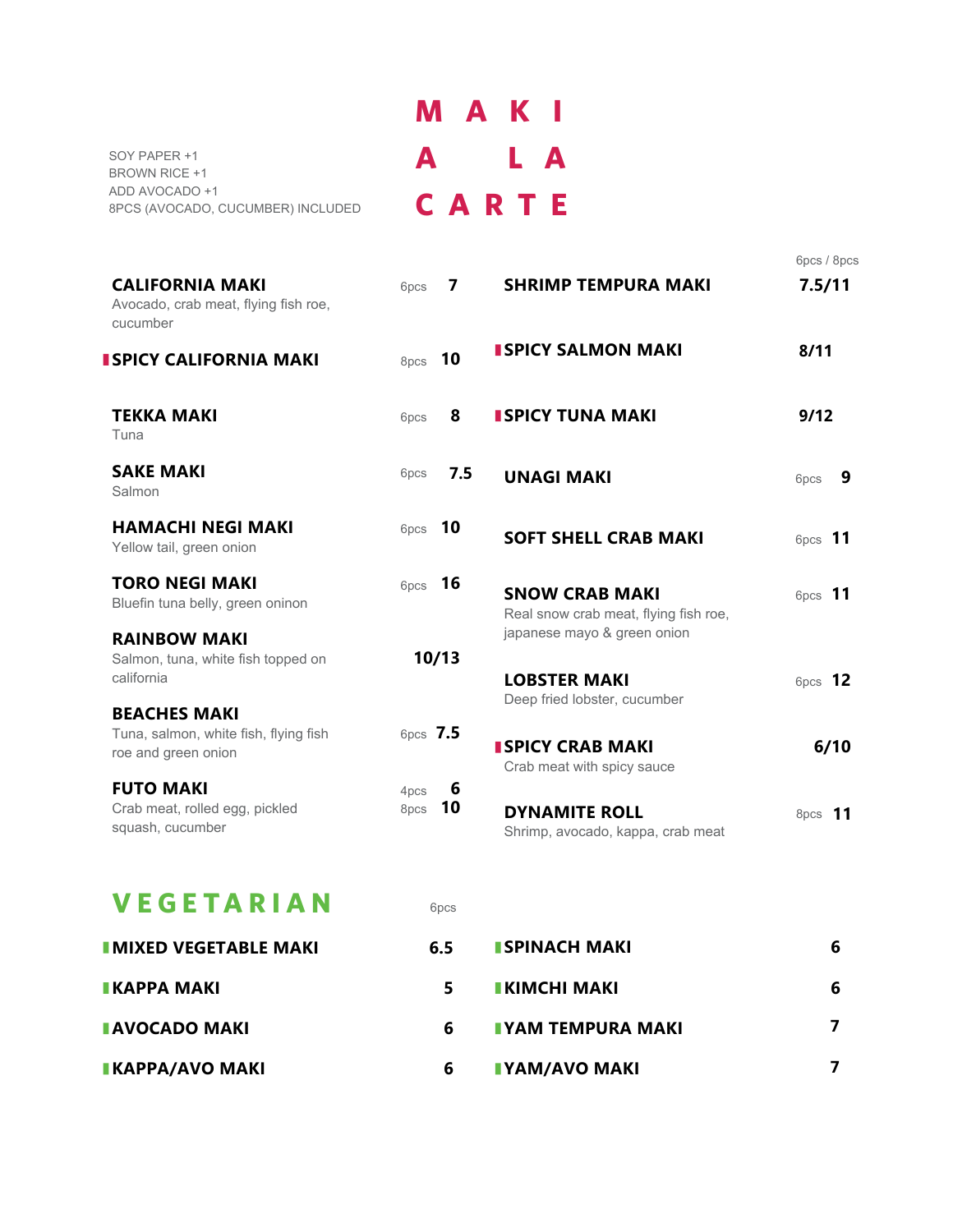9 PCS BROWN RICE +2 SOY PAPER +2

# **HOUSE SPECIALTY ROLLS**

| <b>GREEN DRAGON </b><br>In: shrimp tempura, avocado, cucumber | 15 | KINOYA<br>In: california roll                                | 15 |
|---------------------------------------------------------------|----|--------------------------------------------------------------|----|
| Top: avocado                                                  |    | Top: fresh salmon, shredded crunch, potatoes,<br>house sauce |    |
| <b>RED DRAGON</b>                                             | 16 | <b>I SUPER KAMIKAJE </b>                                     | 16 |
| In: shrimp tempura, avocado, cucumber                         |    | In: spicy salmon, spicy tuna, cucumber, avocado              |    |
| Top: fresh salmon, house spicy sauce                          |    | Top: tempura bits, flying fish roe                           |    |
| <b>IRED SPIDER</b>                                            | 18 | DANCING LOBSTER                                              | 20 |
| In: soft shell crab, avocado, cucumber, spicy sauce           |    | In: lobster tempura, avocado, cucumber                       |    |
| top: fresh salmon                                             |    | Top: salmon, flying fish roe                                 |    |
| <b>WHITE DRAGON</b>                                           | 16 | <b>I SPICY SALMON LOVER</b>                                  | 17 |
| In: shrimp tempura, avocado, cucumber                         |    | In: spicy salmon crunch, avocado, cucumber                   |    |
| Top: torched white tuna                                       |    | Top: spicy salmon, flying fish roe                           |    |
| <b>BLACK DRAGON</b>                                           | 17 | <b>I SPICY TUNA LOVER ALL SPICY TUNA LOVER</b>               | 19 |
| In: shrimp tempura, avocado, cucumber                         |    | In: spicy tuna cruch, avocado, cucumber                      |    |
| Top: B.B.Q eel                                                |    | Top: spicy tuna, flying fish roe                             |    |
| SALMON UNAGI                                                  | 18 | FANCY LADY                                                   | 17 |
| In: B.B.Q eel, avocado, cucumber                              |    | In: salmon, tuna, yellowtail, green onion, avo, cucumber     |    |
| Top: fresh salmon, flying fish roe                            |    | Top: flying fish roe                                         |    |
| SALMON LOVER                                                  | 17 | IVOLCANO                                                     | 17 |
| In: salmon, avo, cucumber, cream cheese                       |    | In: spicy bulgogi, cucumber, avocado                         |    |
| Top: torched salmon, flying fish roe                          |    | Top: torched mozzarella cheese                               |    |
| UNAGI LOVER                                                   | 22 | <b>IHURRICANE</b>                                            | 16 |
| In: B.B.Q eel, avocado                                        |    | In: shrimp tempura, avocado, cucumber                        |    |
| Top: B.B.Q eel, house sauce                                   |    | Top: spicy crabmeat                                          |    |
| <b>DYNAMIC DYNAMITE</b><br>. 20                               |    | <b>I SWEET MAKI </b>                                         | 13 |
| In: shrimp tempura, crab meat, avocado, cucumber              |    | In: fried yam, cucumber, avocado                             |    |
| Top: torched beef with house sauce                            |    | Top: avocado                                                 |    |
| <b>I VEGGIE DRAGON</b>                                        | 14 |                                                              |    |

In: eggplant, cucumber, avocado Top: fried tofu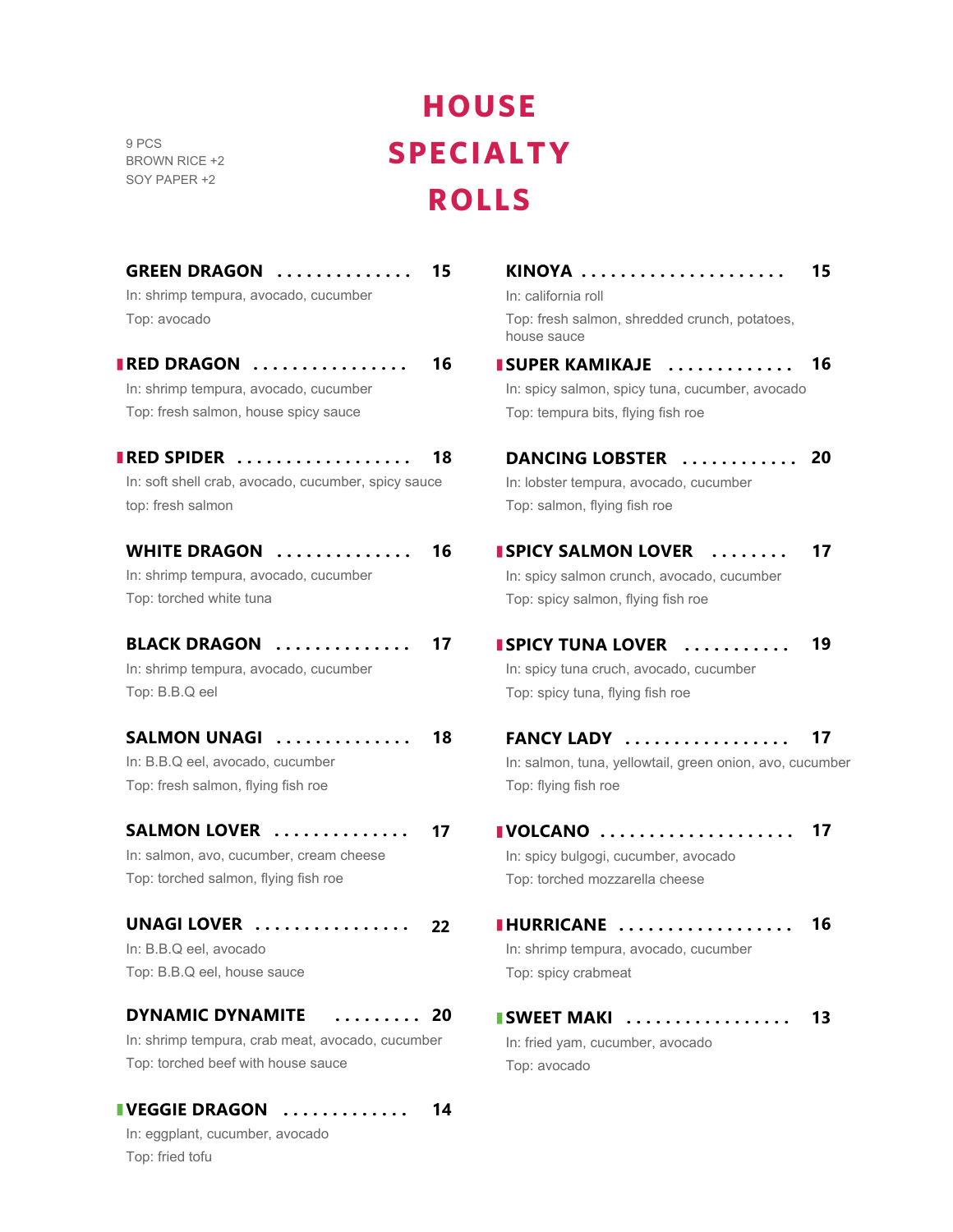## **PRESSED SUSHI & TEMAKI**

| OSHI ZUSHI    | SALMON OSHI ZUSHI                                                                            | 15. |
|---------------|----------------------------------------------------------------------------------------------|-----|
| PRESSED SUSHI | Salmon layered pressed over sushi rice, topped with special house sauce<br>seared with torch |     |
|               |                                                                                              |     |

**SABA OSHI ZUSHI . . . . . . . . . . . . . . . . . . . . . . . . . . . . . . . .**  Saba layered pressed over sushi rice, topped with special house sauce seared with torch

**15**

| <b>HANDROLL</b> | SALMON  6 CALIFORNIA  5                            |                     |  |
|-----------------|----------------------------------------------------|---------------------|--|
| ADD AVO + 0.50  | TUNA  7 HAMACHI NEGI  8                            |                     |  |
|                 | <b>ISPICY SALMON</b> 6 TORO NEGI  9                |                     |  |
|                 | <b>ISPICY TUNA  7 SNOW CRAB  9</b>                 | Authentic crab meat |  |
|                 | <b>SHRIMP TEMPURA &amp;</b><br>CUCUMBER  5 IYAM  4 |                     |  |
|                 | UNAGI & CUCUMBER  6 IMIX VEGGIE  4                 |                     |  |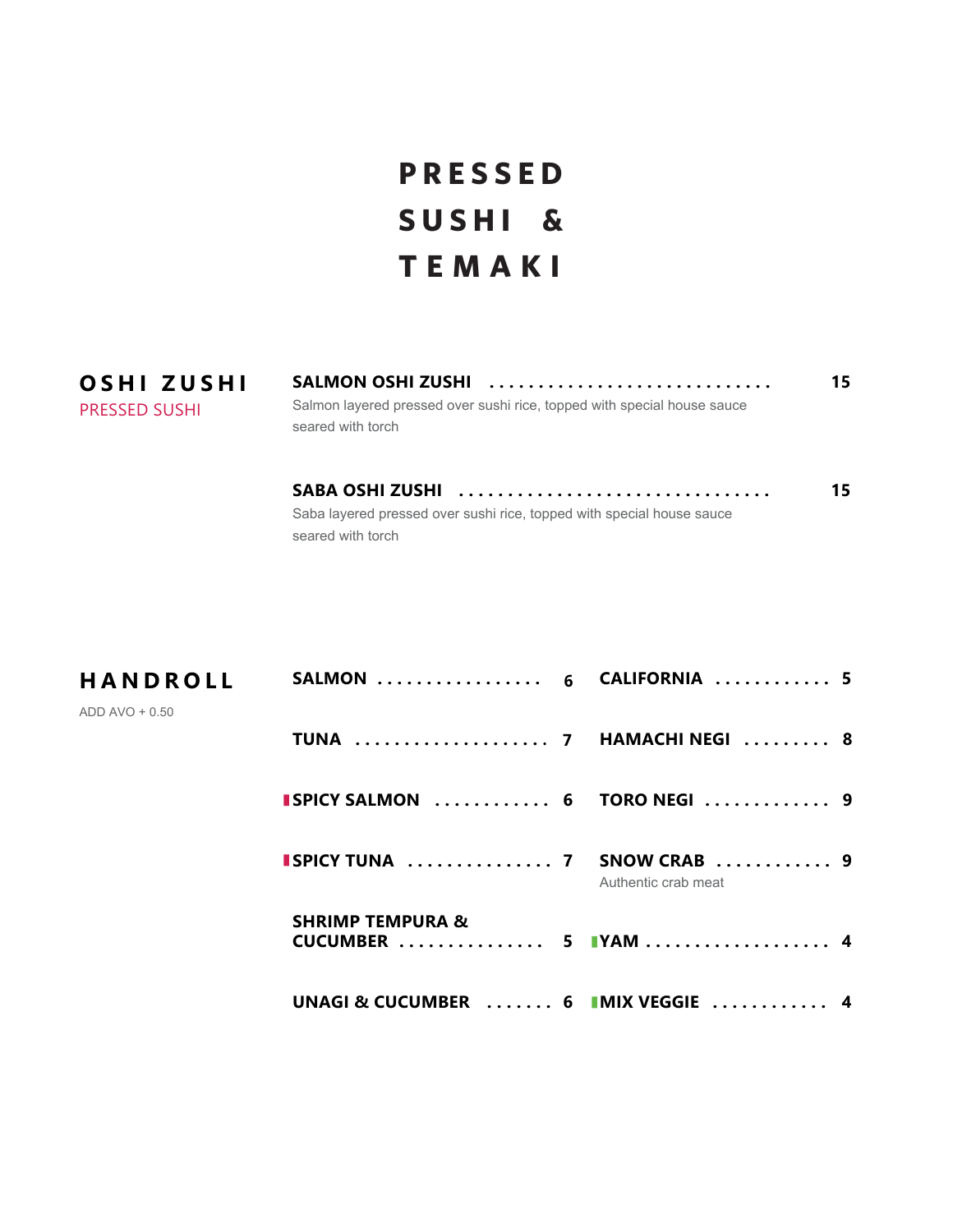## **SASHIMI & SUSHI DINNER**

MISO & GREEN SALAD +2 SEAWEED

#### **DAILY SPECIAL OMAKASE ............................ a la carte price**

Starting minimum 10 pieces per person \*sushi bar seating recomended

| SASHIMI DINNER  32 |  |  |  |  |  |  |  |  |
|--------------------|--|--|--|--|--|--|--|--|
| 20-23 pcs          |  |  |  |  |  |  |  |  |

**SASHIMI & SUSHI . . . . . . . . . . . . . . . 30** 10pcs & 10pcs each

**KINOYA SUSHI . . . . . . . . . . . . . . . . 27** Sushi 12pcs & futo maki 4pcs

**SUSHI & MAKI** (18 pcs) **. . . . . . . . . . . 25** Sushi 6pcs, salmon & avo, shrimp tempura roll

**MAKI SET . . . . . . . . . . . . . . . . . . . . . 21** California, spicy salmon, shrimp tempura roll

**VEGGIE MAKI COMBO 18PCS . . . . . 17** 3 choices from vegetable rolls

**SALMON LOVER COMBO . . . . . . . . 21 22**Sashimi 5pcs, sushi 4pcs, salmon & avo roll 6pcs

#### **DONBURI**

Garnish served over rice

| CHRASHI  27                                                    |  |
|----------------------------------------------------------------|--|
| Assorted fresh raw fish on the bed of sushi rice               |  |
|                                                                |  |
| ABURI SALMON DON 18                                            |  |
| Torched salmon sashimi and avocado<br>on the bed of sushi rice |  |
|                                                                |  |

**UNI DON . . . . . . . . . . . . . . . . . 30** Uni, ikura, Chu toro, quail egg on the sushi rice

**SALMON DON . . . . . . . . . . . . . . . . . 20** Salmon sashimi with avocado and ikura (salmon roe)

**POKE BOWL . . . . . . . . . . . . . . . . . . . 20** Assorted fresh raw fish and vegetables with avocado house spicy sauce on the side